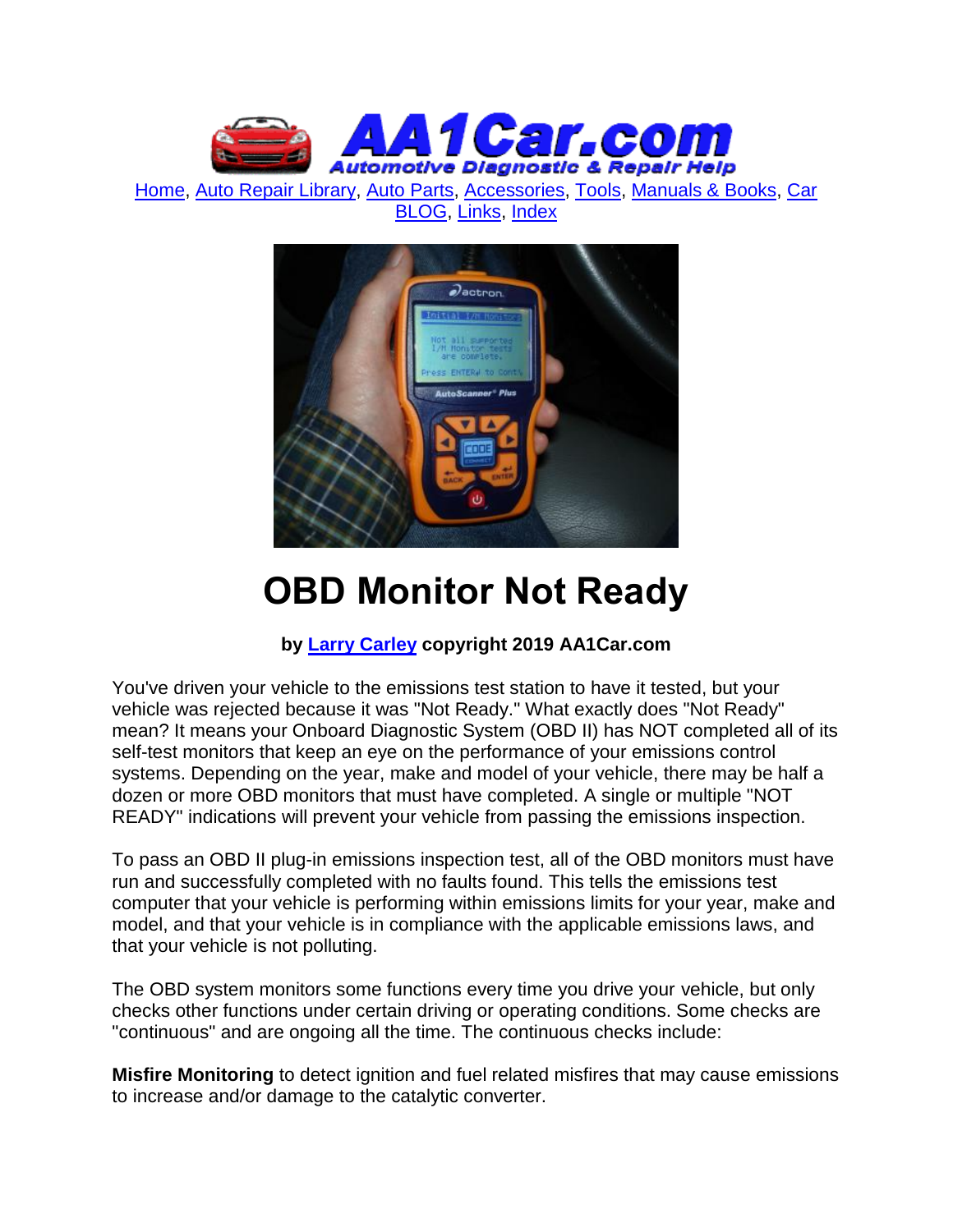**Fuel System Monitoring** to detect changes in fuel mixture that may cause emissions to increase.

**Comprehensive Component Monitoring** to detect any major faults in engine sensors that may cause emissions to increase.

The OBD monitors that only run under certain conditions include the EVAP monitor, HEGO monitor (Heated Exhaust Gas Oxygen sensor), and the Catalyst Efficiency monitor.



*Three OBD monitors on this vehicle are NOT READY: the Catalyst, EVAP and HEGO oxygen sensor monitors.*

# **EVAP Monitor Not Ready**

**The EVAP (Evaporative Emission Control System)** monitor checks for fuel vapor leaks (including a loose or missing gas cap). As a rule, the EVAP monitor only runs when certain conditions have been met. If these conditions have not been met since the last time the monitor ran, or since the last time the battery was disconnected, or since the last time fault codes were cleared from the PCM memory, the EVAP monitor will NOT be ready.

The requirements for running the EVAP monitor vary depending on the year, make and model of your vehicle. Generally speaking, the fuel tank must be 1/4 to 3/4 full because a near empty tank or a full tank can affect the accuracy of the EVAP self-test. The ambient outside temperature must not be too hot (above 95 degrees) to too cold (below 30 degrees) because this affects fuel volatility and the amount of vapor inside the tank.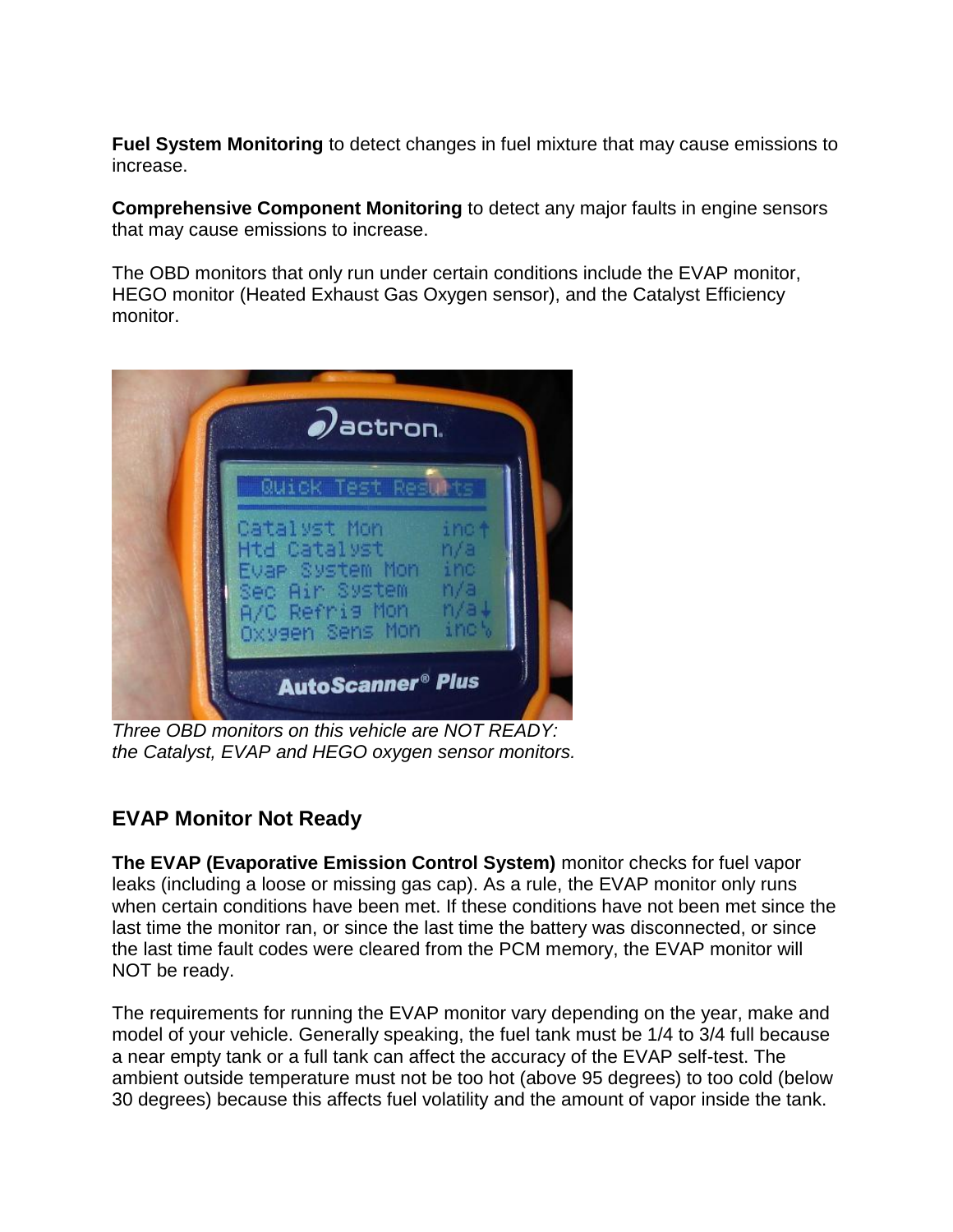The vehicle must also have sit overnight or for 8 hours or more without being driven. On some vehicles, the EVAP monitor runs when the vehicle has been cruising on the highway at light throttle at a speed of 45 to 65 mph for at least 10 minutes or more. All of the components in the EVAP control system must also be functioning normally. The presence of any EVAP-related fault codes will prevent the EVAP monitor from running.

The EVAP monitor checks for vapor leaks by applying vacuum or pressure to the fuel tank, vapor lines and charcoal canister. If it detects no airflow when the EVAP canister purge valve is opened, or it detects a leak that equals or exceeds the amount of air that would pass through a hole 0.040 inches in diameter (0.020 inches for 2000 and up model year vehicles), it logs a trouble code in the P0440 to P0457 range.

## **EVAP Drive Cycles**

The following are sample drive cycles for the EVAP monitor:

**Ford:** With fuel tank one half to three-quarters full, cruise at 45 to 65 mph for 10 minutes. Avoid sharp turns and hills during this period.

**Chrysler:** There are two-parts to this test. The first part runs after idling for five minutes, then driving at 30 to 45 mph for two minutes (fuel tank must be half to 85 percent full). The second part runs after the vehicle has sit for 8 or more hours (cold soak) without being driven. Start the engine and idle for four minutes, then drive in stop-and-go traffic for five minutes using smooth accelerations and decelerations. Stop and idle for 4 minutes. The EVAP monitor should be complete.

## **HEGO Monitor Not Ready**

**The Heated Exhaust Gas Oxygen sensor monitor** makes sure the oxygen sensors are functioning properly and are operating within their normal range. The monitor runs after the engine has reached normal operating temperature, and the vehicle is cruising at a specified speed for a specified length of time. This monitor will not run if there are any faults in the oxygen sensor heater circuit, if there are any pending oxygen sensor codes, or the engine coolant or vehicle speed sensors are not functioning normally.

If the HEGO monitor is NOT ready, it will prevent the catalyst efficiency monitor from running, causing yet another Not Ready to be tallied against you!

## **HEGO Drive Cycles**

The following are some sample drive cycle requirements for the HEGO monitor to run:

**Ford:** The HEGO monitor should run when the engine has reached normal operating temperature, the inlet air temperature is between 40 and 100 degrees F, and the vehicle is cruising at a steady 40 mph for four minutes.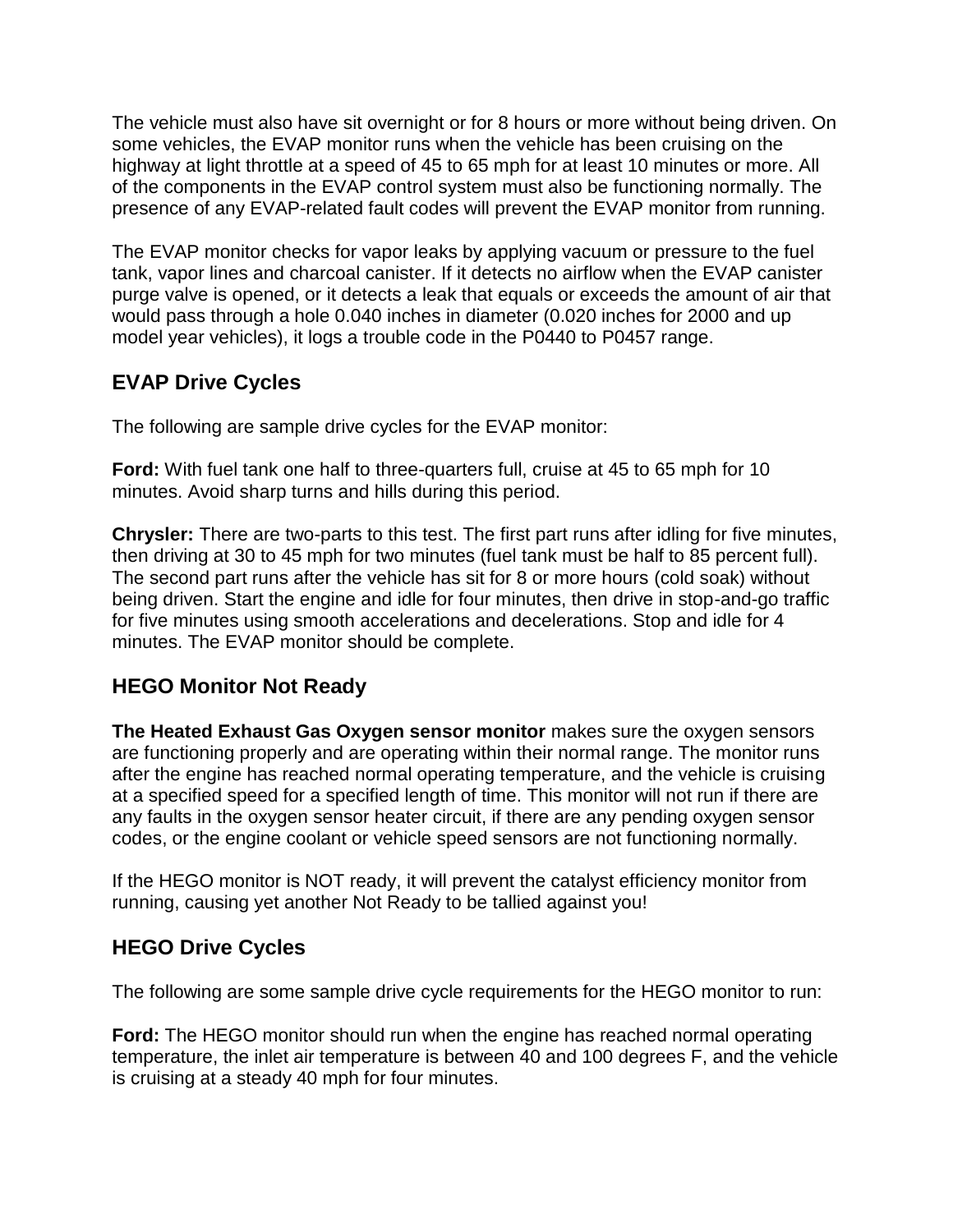**GM:** GM uses a two-part HEGO monitor. The first part of the HEGO monitor runs after idling the engine for two and a half minutes with the A/C and rear defroster on. This checks the O2 heater circuit. After this, turn the A/C and defroster off, then accelerate at halt throttle to 5 mph and hold at a steady 55 mph for three minutes. This will complete the second half of the HEGO monitor that checks the responsiveness of the O2 sensors.

**Chrysler:** Idle for five minutes (to reach closed loop operation). Then drive at a steady vehicle speed above 25 mph for two minutes. Stop and idle for 30 seconds. Then smoothly accelerate to 30 to 40 mph. Repeat the last two steps five times.

**Toyota:** The HEGO monitor should run after idling the engine for nine minutes, then driving at a steady 25 mph for two minutes.

## **Catalyst Efficiency Monitor Not Ready**

**The Catalyst Efficiency Monitor** verifies the catalytic converter is operating at high enough efficiency to keep exhaust emissions within acceptable limits. The monitor compares the signals from the upstream and downstream oxygen sensors to monitor the operation of the catalytic converter. If catalyst efficiency has dropped below a certain threshold, this monitor will set a converter fault code (P0420 and/or P0430) and turn on the Check Engine light.

As a rule, if converter conversion efficiency drops below 80 percent for any pollutant (carbon monoxide, hydrocarbons or oxides of nitrogen), the vehicle may be polluting, causing a code to set. On late model Low Emission Vehicles (LEV) and Ultra Low Emission Vehicles (ULEV), there's even less margin for error. The catalyst monitor may set a code if converter efficiency is less than 90 percent.

The catalyst monitor may also requires specific driving conditions before it will run. Depending on the vehicle application, this usually includes completing the HEGO (oxygen sensor) monitors first, followed by driving at highway speeds (60 to 65 mph) for at least 10 to 15 minutes under light load, no conflicts with other monitors that have not yet run (such as EVAP or EGR monitors which may have to complete before the catalyst monitor will run), and no fault codes that could affect the accuracy of the test. Some vehicles have very specific drive cycles that must be followed before the catalyst monitor will run. In some cases, it may even be necessary to complete the prescribed drive cycle several times before the catalyst monitor will run.

## **Catalyst Monitor Drive Cycles**

The following are some sample drive cycles for the catalyst monitor to run: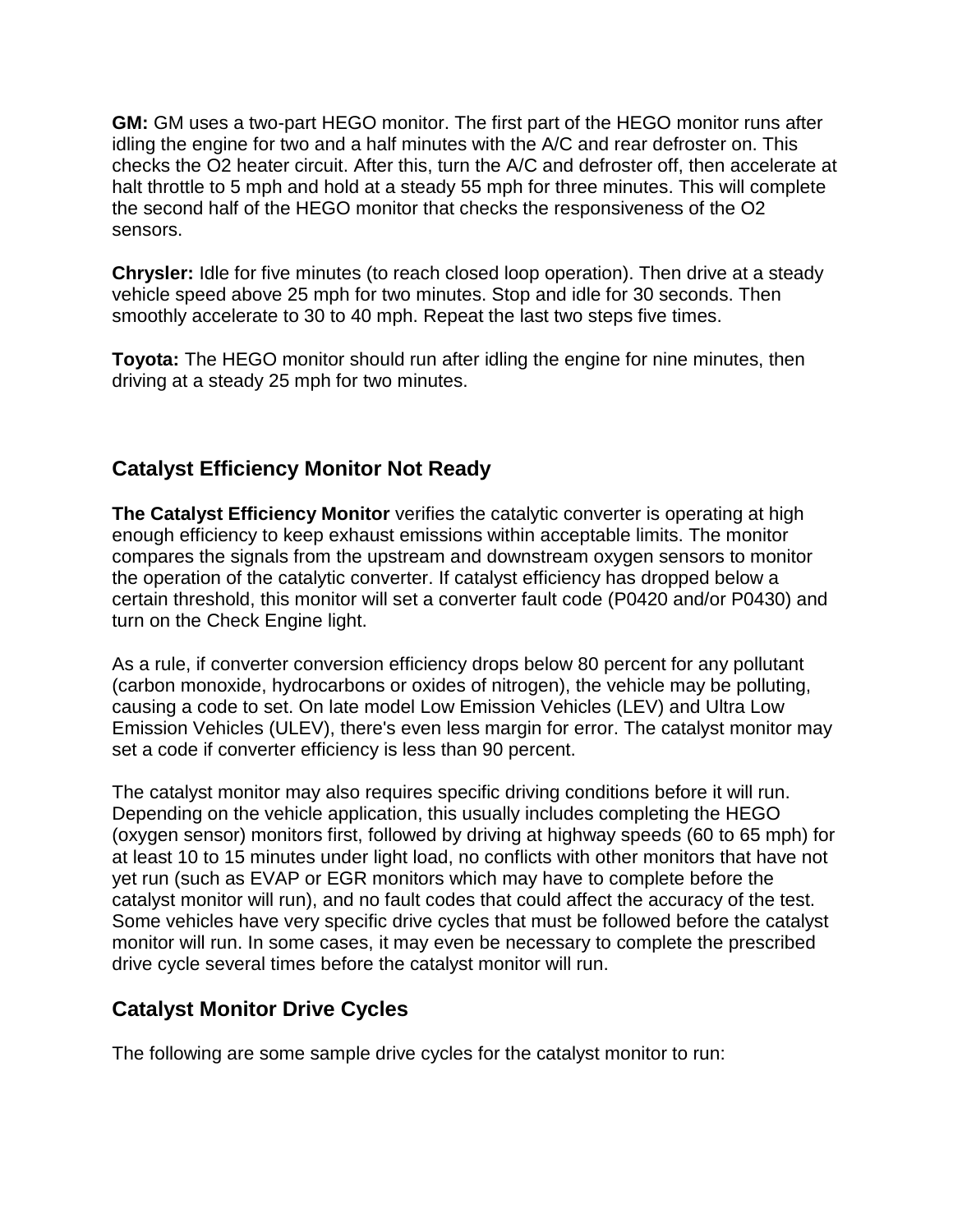**Ford:** The catalyst monitor will not run until the HEGO (oxygen sensor) monitor has run and completed successfully with no faults found. The vehicle must then be driven in stop-and-go traffic conditions at five different cruise speeds ranging from 25 to 45 mph over a period of 10 minutes.

**GM:** The catalyst monitor runs after cruising at 55 mph for 5 minutes, but it make take up to five drive cycles at this speed before the monitor will run!

**Chrysler:** The catalyst monitor will NOT run unless the Check Engine light is off, no fault codes are present, the fuel level is between 15 and 85 percent full, and the coolant temperature is above 70 degrees F. If these conditions have been met, the engine must have run at least 90 seconds, and the engine speed must be between 1,350 and 1,900 rpm. Idle vehicle for five minutes (to reach closed loop operation), the drive at a steady speed between 30 and 45 mph for two minutes.

**Toyota:** The catalyst monitor will run after driving the vehicle at 40 to 55 mph for seven minutes, followed by driving at 35 to 45 mph for another seven minutes.



*Just because a scan tool check shows no codes found doesn't mean your vehicle will pass emissions.*

*All of the OBD monitors must also be complete for your vehicle to be test ready. On this Innova scan tool, the emissions ready status is shown with colored LED lights. GREEN means no faults and the vehicle is ready to pass.*

*YELLOW means one or more OBD monitors have not completed and the vehicle is NOT ready for testing.*

*RED means one or more fault codes. Repairs are needed before the vehicle will pass.*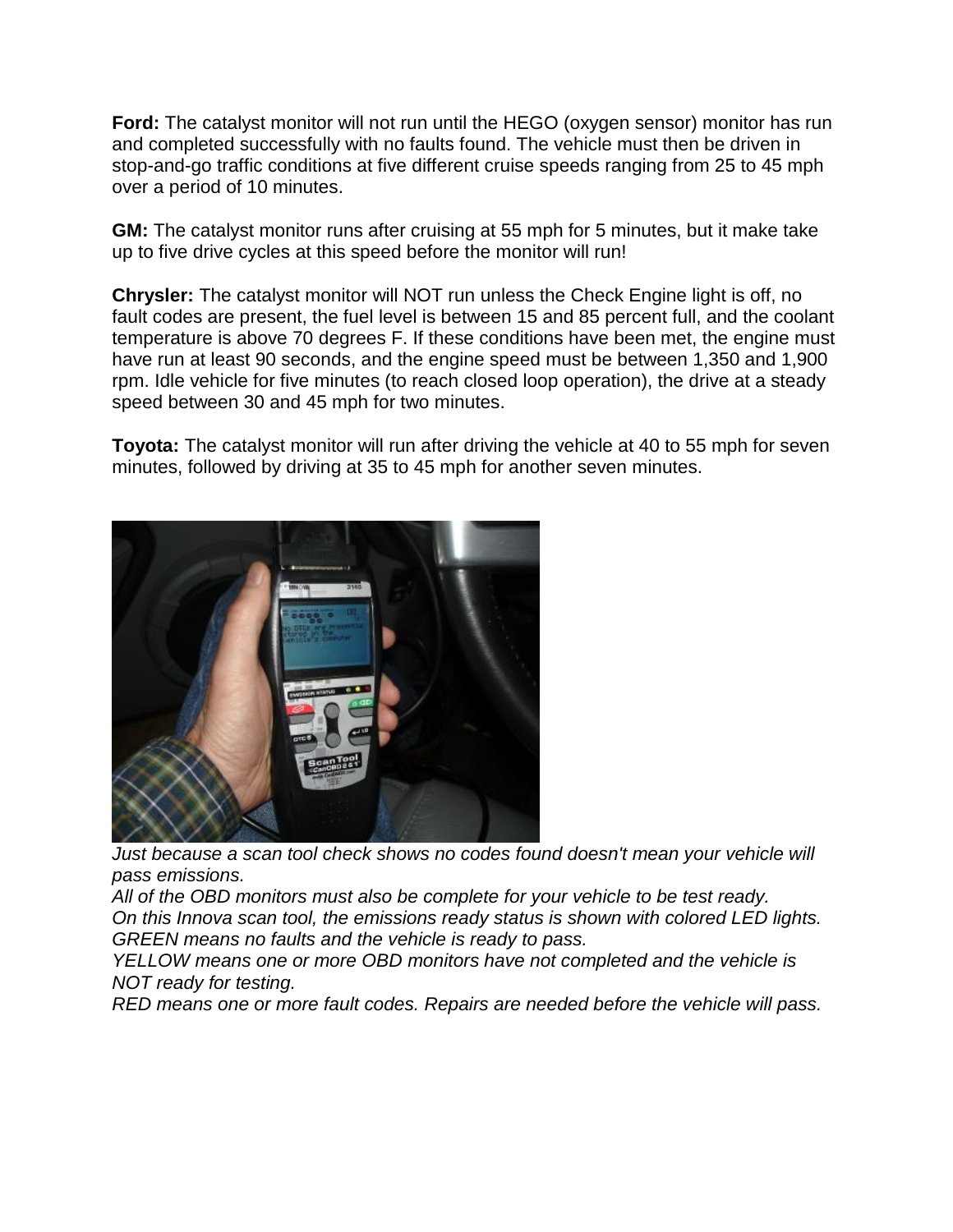#### **Common Causes of Not Ready Rejection for Emissions Testing**

All of the applicable OBD monitors for your year, make and model of vehicle must have run and completed to be accepted and pass an OBD plug-in emission test. Any of the following may cause your vehicle to not be ready:

**Disconnecting the battery for any reason.** This erases the memory in the PCM, including stored fault codes and previous OBD monitor test results. It's like resetting the clock back to zero. Consequently, it may take several days (or even weeks) of driving before all of the monitors will run, allowing your vehicle to be tested.

**Erasing stored codes with a scan tool.** This also resets all of the monitors back to zero, so allow plenty of time for the monitors to run before driving back to the emissions test facility. If any of the erased fault codes reappear, it may prevent one or more of the monitors from completing.

**Disconnecting sensors.** This will prevent the monitors from running and will likely set one or more fault codes.

**Removing the catalyst converter**. This is emissions tampering and is illegal for streetdriven vehicles.

**Installing a Performance Tune with an Aftermarket Tuner Tool.** This changes the stock programming and calibration of the engine computer. Such changes are often made to increase power, change shift points, recalibrate the speedometer for different gear ratios or wheel sizes, change rev limiters and so on. Tuning modifications may also be made so the engine will run properly with aftermarket performance accessories such as a cold air intake, exhaust headers, low restriction converters or mufflers, performance camshafts and intake manifolds. But changing the programming may prevent some of the monitors from running. Some of these programs disable the downstream O2 sensors, which will prevent the catalyst monitor from running. The fix is to return the programming back to stock (which may also require temporarily removing some of the aftermarket performance parts, too!).

**Gaming the system by installing a "PCM simulator"** to fool the emissions test station (a trick some performance enthusiasts use on highly modified vehicles in order to "pass" emissions). If you get caught, it will result in a rejection and you will probably have to undo some or all of the performance modifications you have made to your vehicle in order to pass the test.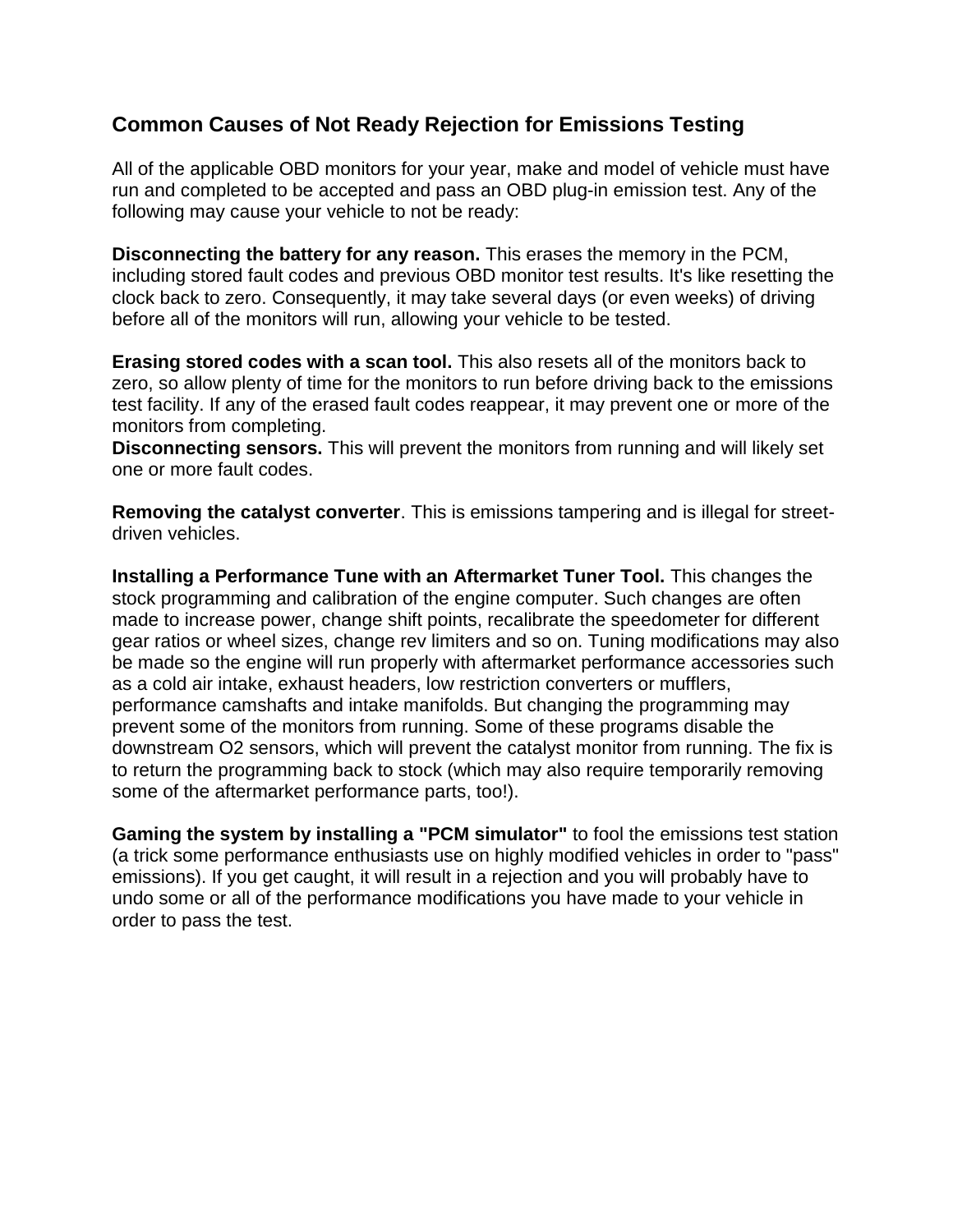

*On this Innova scan tool, the OBD emissions monitor status is shown at the top of the screen.* 

*Any monitors that are flashing are NOT ready. If all of the indicators are dark, it means all have passed and the vehicle is ready for testing.*



[Check Engine Light OnBoard Diagnostics](http://www.aa1car.com/library/mil.htm)

[More on Check Engine Lights & Diagnostics](http://www.aa1car.com/library/2003/cm70336.htm)

[Diagnostic Tips for Trouble Codes](http://www.aa1car.com/library/trouble_code.htm)

[Other Warning Lights \(TEMP, OIL, ALT/GEN, BRAKES, ABS, AIR BAGS, etc.\)](http://www.aa1car.com/library/warning_lights.htm)

**[Scan Tool Diagnostics](http://www.aa1car.com/library/2003/ic10318.htm)** 

**[Decoding Onboard Diagnostics](http://www.aa1car.com/library/cm40122.htm)** 

[TROUBLE CODE Help](http://www.trouble-codes.com/)

[Understanding OBD II Driveability & Emissions Problems](http://www.aa1car.com/library/ic50234.htm)

**[Zeroing in on OBD II Diagnostics](http://www.aa1car.com/library/ic10224.htm)**